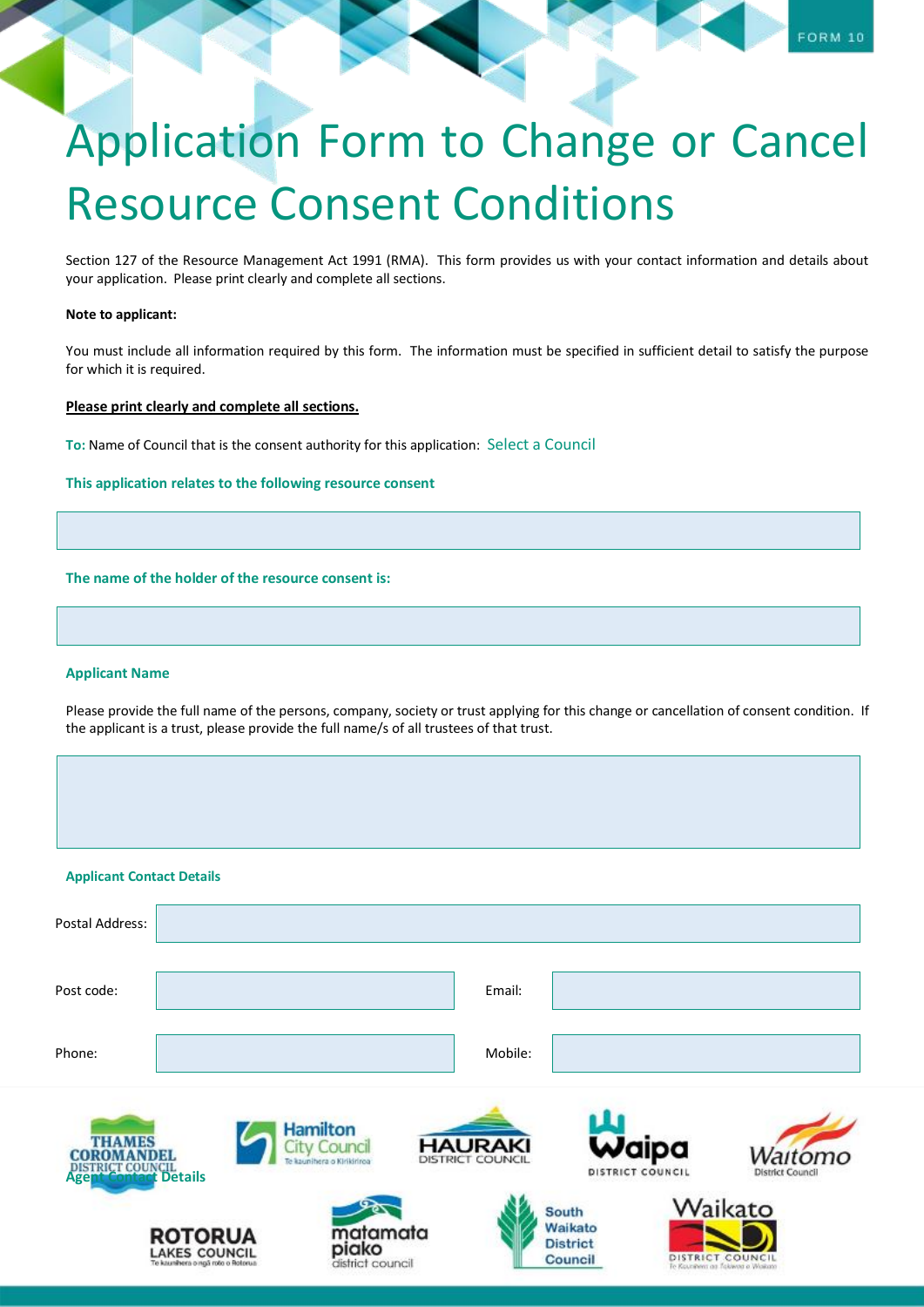# If you have an agent or other person acting on your behalf, please complete the details below.

| Agent:          |         |  |
|-----------------|---------|--|
| Contact:        |         |  |
| Postal Address: |         |  |
| Post code:      | Email:  |  |
| Phone:          | Mobile: |  |

# **Location of Proposal**

Please complete with as much detail as you can, so the site for your proposal is clearly identifiable. Include details such as unit number, street number, street name, town, natural and physical characteristics of the site and any relevant adjacent uses.

Property address:

| Legal description: |  |  |
|--------------------|--|--|

# **This application relates to the following condition(s) of the consent**

### **The proposed change is as follows:**

If the space provided is insufficient, please attach additional pages.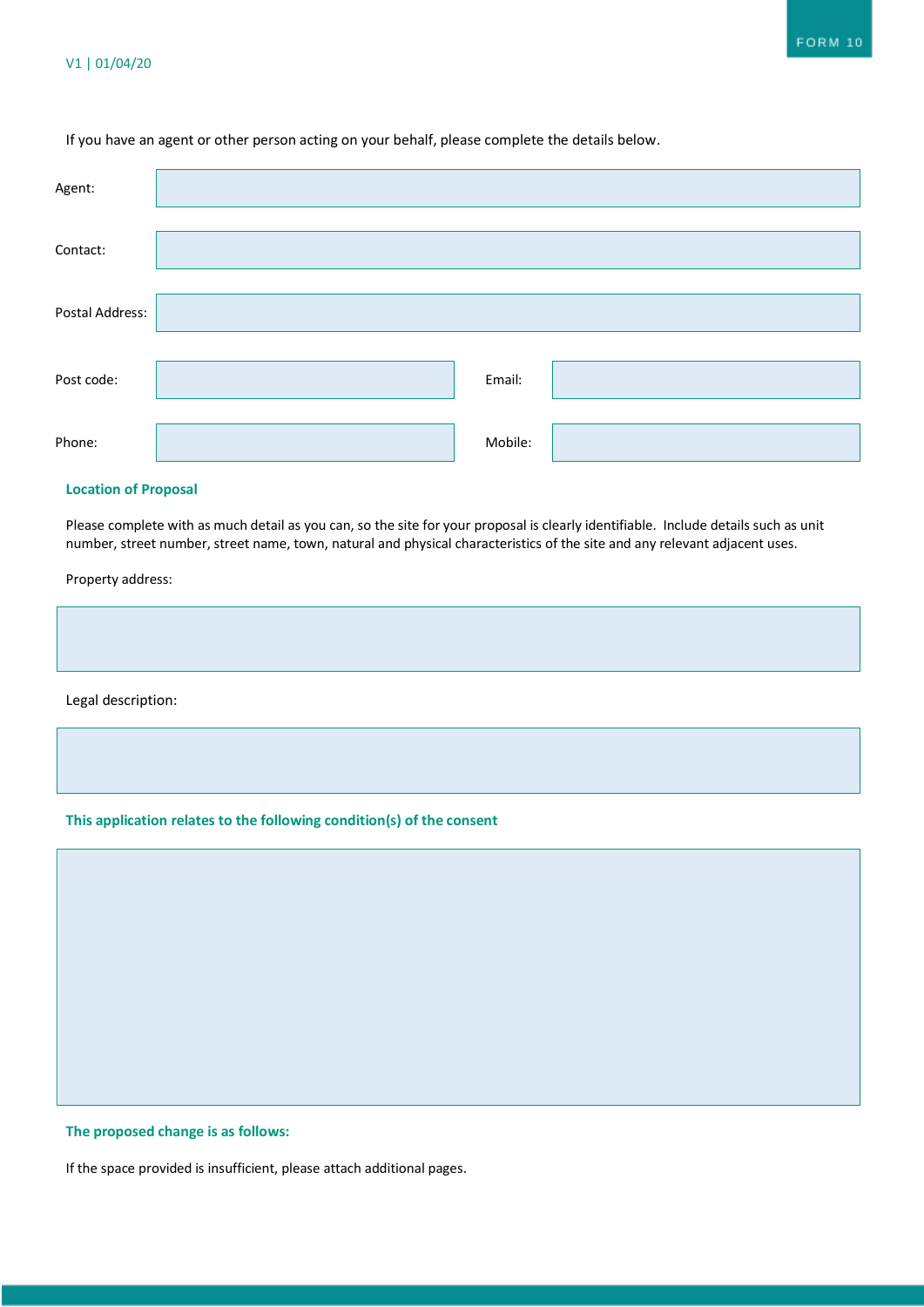## **Assessment of the proposed change's effects on the environment**

Please attach an assessment of the proposed change's effects on the environment, an assessment against the relevant matters of Part 2 of the RMA and any relevant provisions of NES, regulations, national policy statement, regional policy statement, regional plan and district plan.

## **Correspondence and Invoices**

Please let us know where to send any correspondence and invoices. Where possible any correspondence will be sent by email:

All correspondence excluding invoices sent to:  $□$  Applicant or  $□$  Agent

**Notification**

The Resource Management Act 1991 allows applications to be notified for public submission on request of the applicant.

Are you requesting that your application be publicly notified?  $□$  Yes  $□$  No

All invoices sent to:  $\Box$  Applicant or  $\Box$  Agent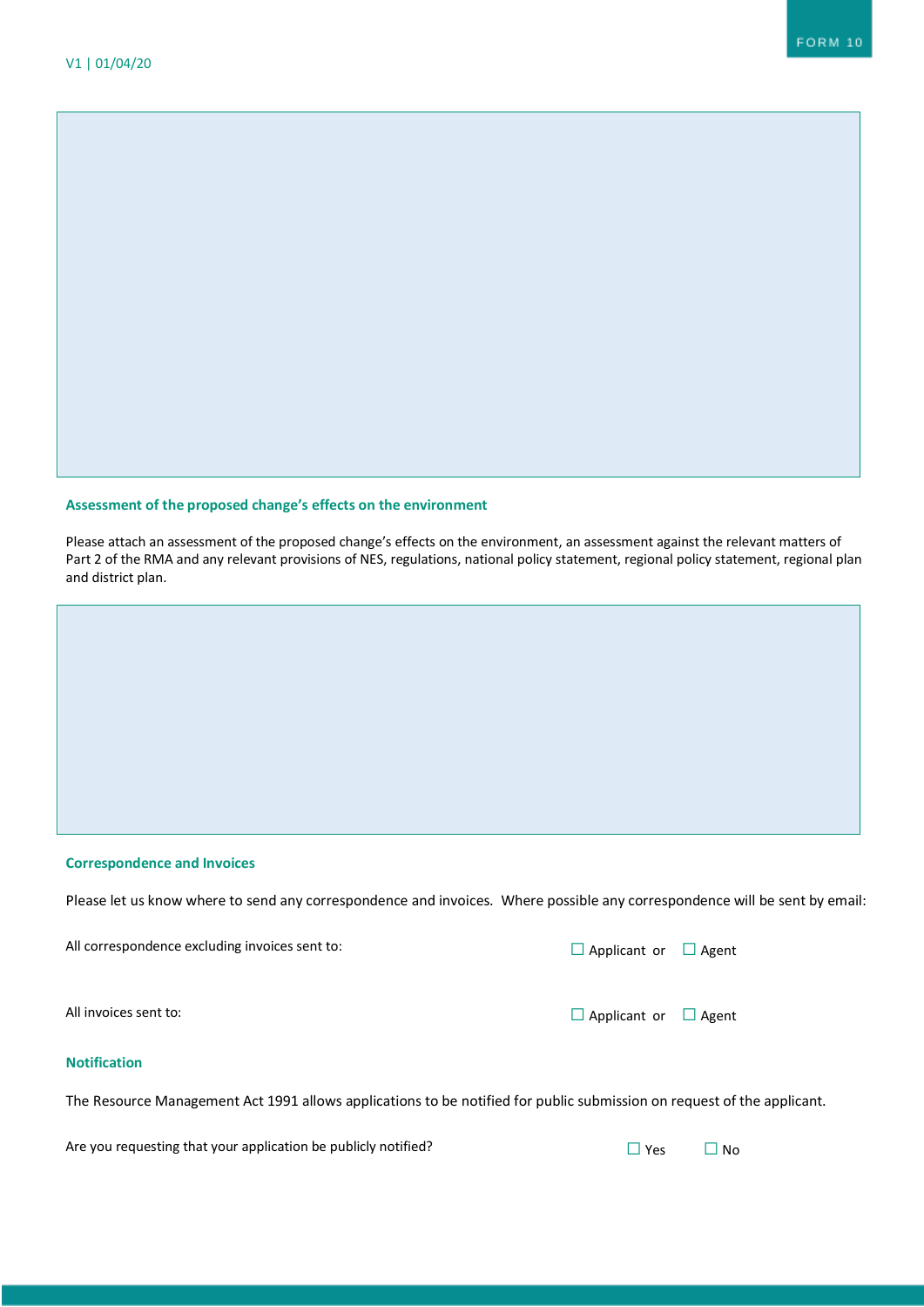If you selected 'yes' to the above question, please attach a short summary outlining the details of your application. Have you attached a summary?

# **Owner of the site**

## **Landowner's full name, phone number and address:**

| v<br>i<br>۰.<br>×<br>v |  |
|------------------------|--|
|------------------------|--|

☐ Same as applicant details

# **Site Visit Requirements**

□ As landowner and with the consent of any occupiers or lessee, I am aware that Council staff or authorised consultants will visit the site which is the subject of this application, for the purposes of assessing this application, and agree to a site visit.

| Is there a locked gate or security system restricting access by Council staff? | $\Box$ Yes | N <sub>0</sub> |
|--------------------------------------------------------------------------------|------------|----------------|
| Are there any dogs on the property?                                            | $\Box$ Yes | l I No         |
| Are there any hazards that may place a visitor at risk?                        | Yes        | Nο             |

Provide details of any entry restrictions that Council staff should be aware of e.g. health and safety, organic farm etc.

| $\sqrt{2}$ |  | N٥ |
|------------|--|----|
|------------|--|----|